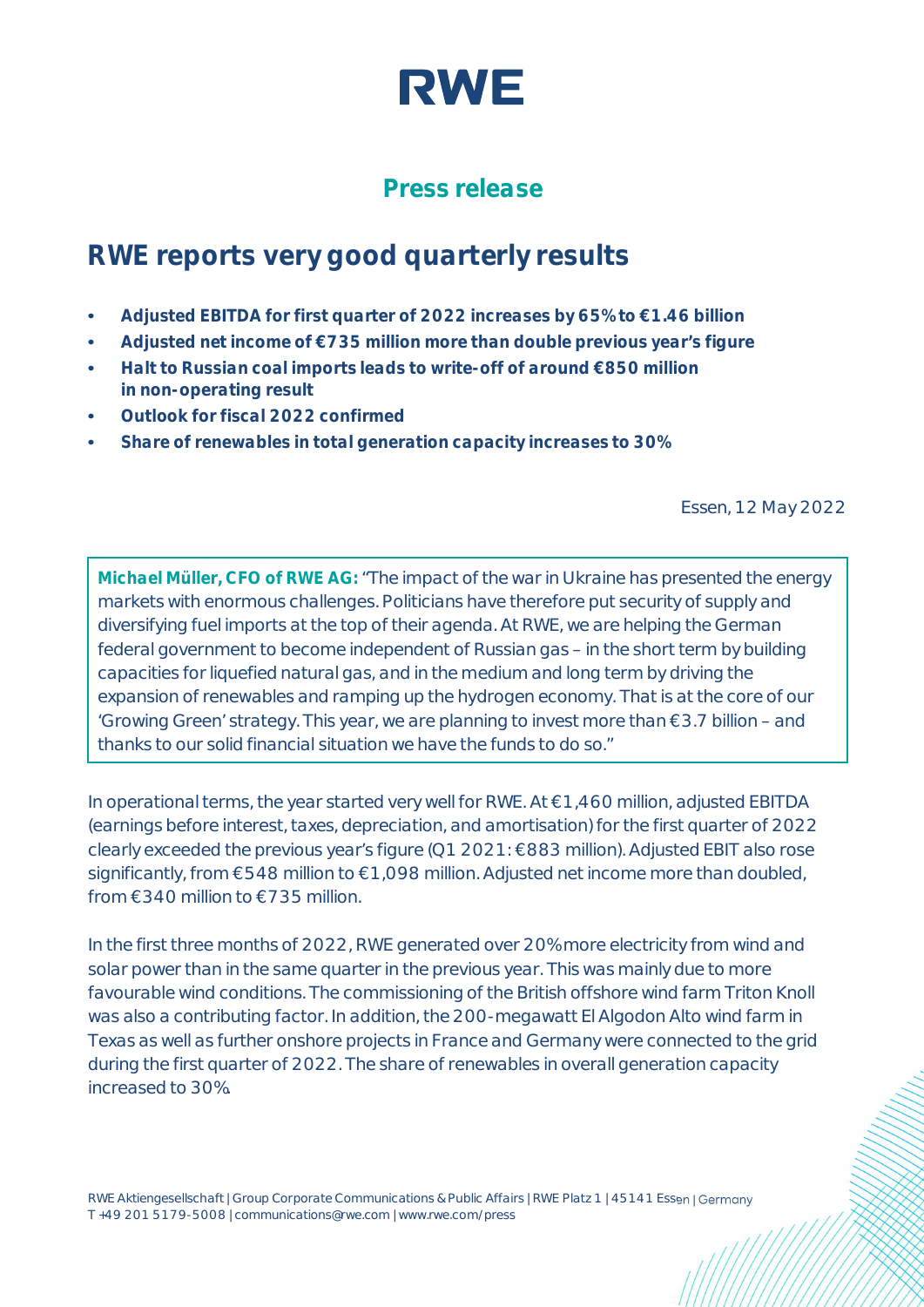

**Support with building capacities for liquefied natural gas**

RWE supports the German government in its efforts to become independent of pipeline gas from Russia. Two special ships (FSRU, Floating Storage and Regasification Units) were chartered on behalf of the government, which can be used to import liquefied natural gas (LNG) and feed it into the German gas grid.

RWE will be responsible for operating these platforms. The FSRU's could start operations as early as next winter. In parallel, the company is involved in constructing an LNG terminal in Brunsbüttel near Hamburg and is helping with closing new supply contracts for liquefied gas. In addition, RWE wants to build an import terminal for green ammonia nearby.

## **No coal imports from Russia as a result of UK sanctions**

From August, a ban by the EU on importing coal from Russia will come into force. The UK government had already imposed sanctions against Russian Railways from March. As a company that is active in the UK, this means that RWE has not accepted any coal from Russia since the end of March. As a consequence, RWE has written off its long-term supply contract for Russian coal. This results in a financial loss of around €850 million that is included in the nonoperating result.

## **Outlook for 2022 confirmed**

Based on its good operating results, RWE confirms its outlook for fiscal 2022. The company is aiming to achieve adjusted EBITDA of between €3.6 billion and €4 billion at Group level; in the core business, adjusted EBITDA should amount to between €2.9 billion and €3.3 billion. The forecast for adjusted EBIT is between €2.0 billion to €2.4 billion, and for adjusted net income the company expects between €1.3 billion and € 1.7 billion. RWE is still aiming to pay out a dividend of 90 euro cents per share for the current financial year.

In the **core business** with the Offshore Wind, Onshore Wind/Solar, Hydro/Biomass/Gas segments as well as Supply & Trading, adjusted EBITDA reached €1,253 million in the first three months of 2022. The figure for the previous year was €555 million. The prior-year result included losses of approximately €400 million due to the extreme weather in Texas.

**Offshore Wind**: Adjusted EBITDA in the Offshore Wind segment in the first quarter of 2022 totalled €420 million, compared to €297 million in the previous year's period. This increase was mainly due to improved wind speeds. In addition, RWE benefited from the full consolidation of British offshore wind farm Rampion as well as electricity being fed into the grid during the commissioning phase of the Triton Knoll wind farm off the British coast. For the current year, RWE expects adjusted EBITDA of between €1.35 billion and €1.6 billion in this segment.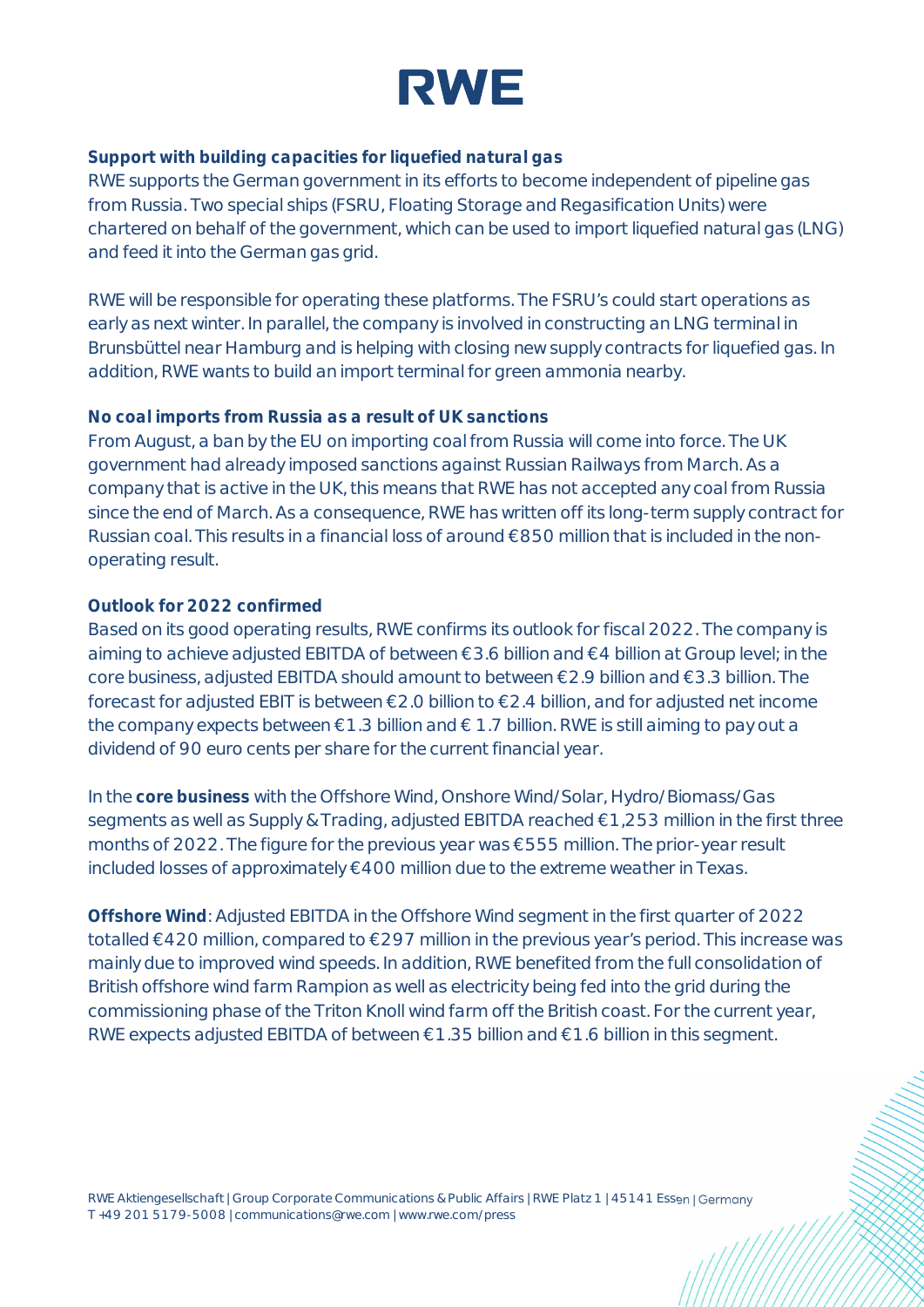

**Onshore Wind/Solar**: In the first three months of 2022, adjusted EBITDA in the Onshore Wind/Solar segment reached €318 million. In the same quarter of 2021 the result was €-119 million, due to the losses in Texas. Additional factors contributing to the increase in earnings were more favourable wind conditions and the commissioning of new plants in the US, France and Germany. For 2022, RWE expects adjusted EBITDA of between €650 million and €800 million in this segment.

**Hydro/Biomass/Gas:** Adjusted EBITDA in the Hydro/Biomass/Gas segment increased to €263 million (Q1 2021: €213 million). This was due to additional income from the short-term optimisation of power plant dispatch, among other reasons. Adjusted EBITDA for this segment is expected to total between €700 million and €900 million for fiscal 2022.

**Supply and Trading**: At €297 million, earnings exceeded the prior year's already high figure of €189 million. For the current year, RWE expects adjusted EBITDA of between €150 million and €350 million in this segment.

## **Earnings outside the core business within forecast range**

Adjusted EBITDA in the Coal/Nuclear segment reached €207 million, compared to €328 million in the same period in the previous year. The expected decline in earnings is mainly due to power plant closures as part of the German coal and nuclear phaseouts. At the end of 2021, RWE took the Gundremmingen C nuclear power station as well as the lignite-fired units Neurath B, Niederaussem C and Weisweiler E offline. For the year as a whole, the company expects adjusted EBITDA of between €650 million and €750 million in this segment.

### **Increased investment in green energy expected for 2022**

RWE's gross capital expenditure during the first quarter of 2022 was €568 million. Almost 90% of the RWE Group's total capex was in line with the proposed green investment criteria of the EU Taxonomy Regulation. For the year as a whole, RWE expects capital expenditure to exceed the previous year's investment volume of €3.7 billion euros. Currently, facilities with a total capacity of 5.6 gigawatts are under construction.

## **Financial situation remains solid**

The Group's net assets as at the balance sheet date totalled  $\epsilon$ 3,287 million. This is a considerable increase compared to the end of 2021 (31 December 2021: €360 million). The increase is mainly due to timing effects and a reduction in provisions for pensions as a result of market-driven increases in discount interest rates.